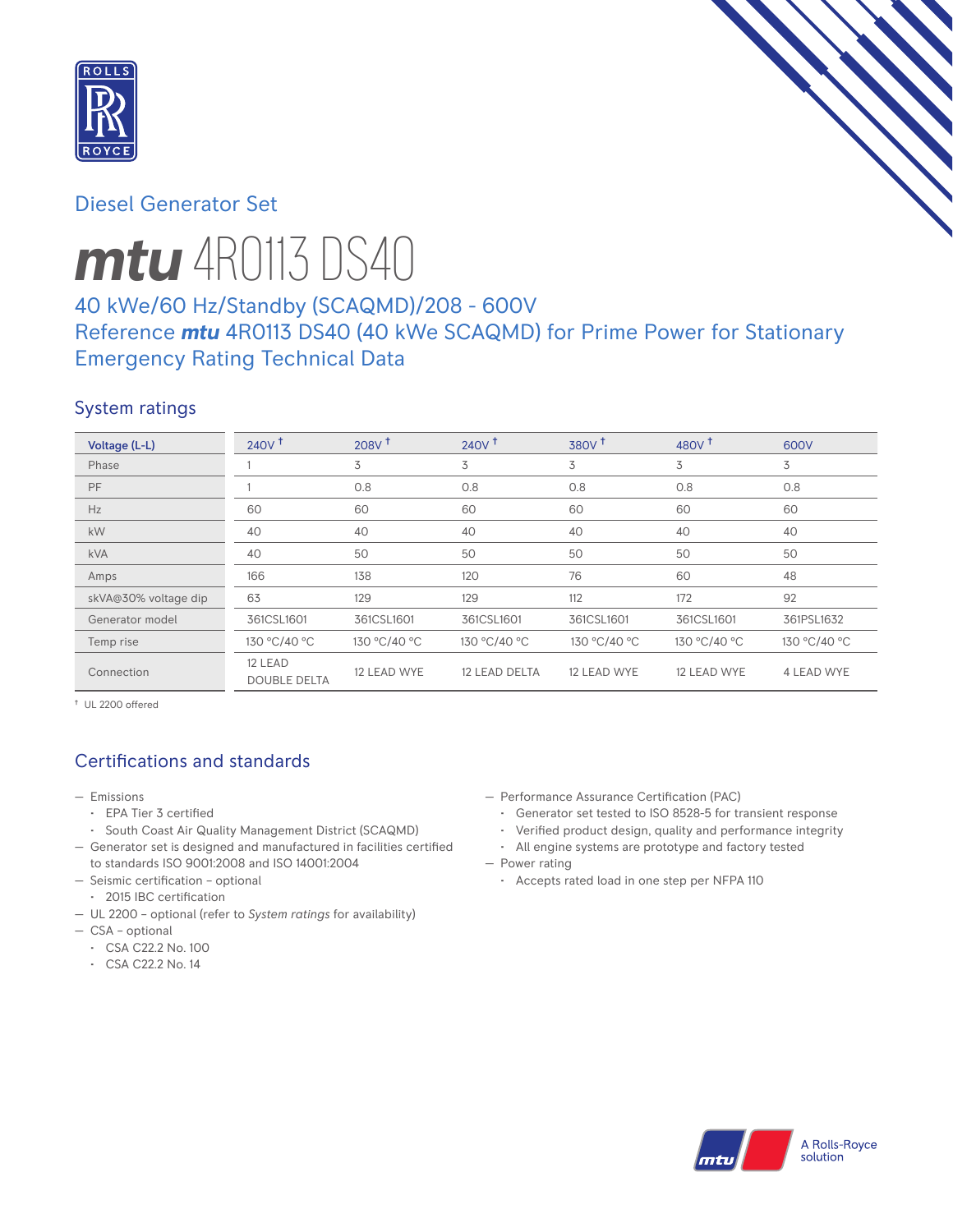## Standard features \*

- Single source supplier
- Global product support
- Two (2) Year/3,000 Hour Basic Limited Warranty
- 4045TF290J diesel engine
	- 4.5 liter displacement
	- Mechanical injection pump
	- 4-cycle
- Engine-generator resilient mounted
- Complete range of accessories
- Cooling system
- Integral set-mounted
	- Engine-driven fan

# Standard equipment \*

#### Engine

- Air cleaners
- Oil pump
- Oil drain extension and shut-off valve
- Full flow oil filter
- Fuel filter with water seperator
- Jacket water pump
- Thermostat
- Blower fan and fan drive
- Radiator unit mounted
- Electric starting motor 12V
- Governor mechanical droop
- Base formed steel
- SAE flywheel and bell housing
- Charging alternator 12V
- Battery box and cables
- Flexible fuel connectors
- Flexible exhaust connection
- EPA certified engine

#### **Generator**

- NEMA MG1, IEEE, and ANSI standards compliance for temperature rise and motor starting
- Self-ventilated and drip-proof
- Superior voltage waveform
- Solid state, volts-per-hertz regulator
- $\pm$  1% voltage regulation no load to full load
- Brushless alternator with brushless pilot exciter
- 4 pole, rotating field
- 130 °C maximum standby temperature rise
- 1-bearing, sealed
- Flexible coupling
- Full amortisseur windings
- 125% rotor balancing
- 3-phase voltage sensing
- 100% of rated load one step
- 5% maximum total harmonic distortion
- Generator
	- Brushless, rotating field generator
	- 2/3 pitch windings
	- 300% short circuit capability with optional Permanent Magnet Generator (PMG)
- Digital control panel(s)
	- UL recognized, CSA certified, NFPA 110
	- Complete system metering
	- LCD display

### Digital control panel(s)

- Digital metering
- Engine parameters
- Generator protection functions
- Engine protection
- Windows®-based software
- Multilingual capability
- Communications to remote annunciator
- Programmable input and output contacts
- UL recognized, CSA certified, CE approved
- Event recording
- IP 54 front panel rating with integrated gasket
- NFPA 110 compatible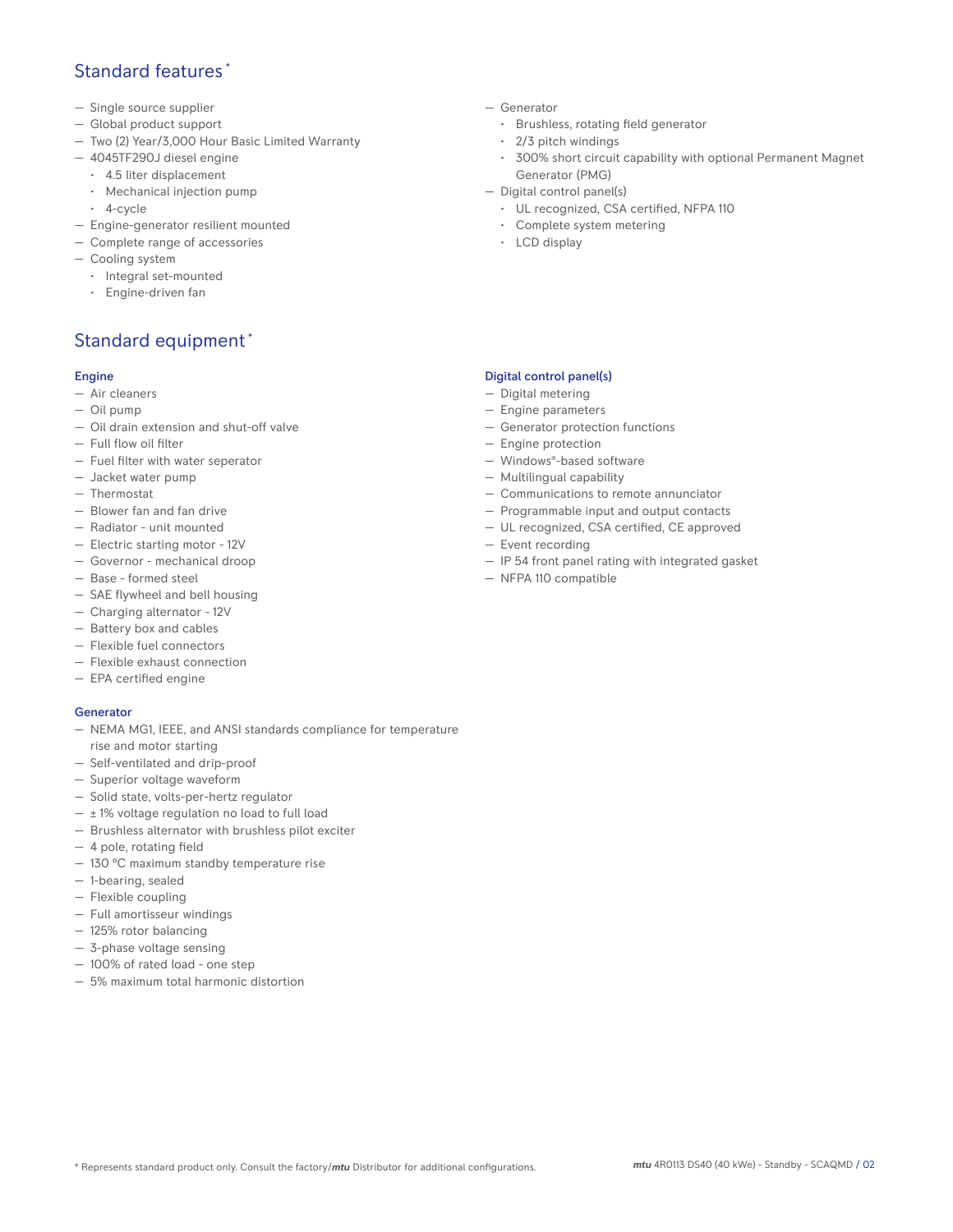# Application data

## Engine

| Manufacturer                         | John Deere       |
|--------------------------------------|------------------|
| Model                                | 4045TF290J       |
| Type                                 | 4-cycle          |
| Arrangement                          | 4-inline         |
| Displacement: $L$ (in <sup>3</sup> ) | 4.5(275)         |
| Bore: cm (in)                        | 10.6(4.19)       |
| Stroke: cm (in)                      | 12.7(5)          |
| Compression ratio                    | 19:1             |
| Rated rpm                            | 1.800            |
| Engine governor                      | mechanical droop |
| Maximum power: kWm (bhp)             | 55 (74)          |
| Steady state frequency band          | ± 0.5%           |
| Air cleaner                          | dry              |
|                                      |                  |

## Liquid capacity

| Total oil system: L (gal)             | 13(3.4)  |
|---------------------------------------|----------|
| Engine jacket water capacity: L (gal) | 8.5(2.3) |
| System coolant capacity: L (gal)      | 18.9(5)  |

#### Electrical

| Electric volts DC                                            |     |
|--------------------------------------------------------------|-----|
| Cold cranking amps under -17.8 $^{\circ}$ C (O $^{\circ}$ F) | 925 |
| Batteries: group size                                        | .31 |
| Batteries: quantity                                          |     |
|                                                              |     |

## Fuel system

| Fuel supply connection size    | $3/8"$ NPT   |
|--------------------------------|--------------|
| Fuel return connection size    | $3/8$ " NPT  |
| Maximum fuel lift: m (ft)      | 1.8(6)       |
| Recommended fuel               | diesel #2    |
| Total fuel flow: L/hr (gal/hr) | 112.8 (29.8) |
|                                |              |

#### Fuel consumption

| <b>I GET CONSUMPTION</b>                                             |             |
|----------------------------------------------------------------------|-------------|
| At 100% of power rating: L/hr (gal/hr)                               | 15.8(4.2)   |
| At 75% of power rating: L/hr (gal/hr)                                | 12.3(3.3)   |
| At 50% of power rating: L/hr (gal/hr)                                | 8.1(2.1)    |
| Cooling - radiator system                                            |             |
| Ambient capacity of radiator: °C (°F)                                | 50 (122)    |
| Maximum restriction of cooling air:                                  |             |
| intake and discharge side of radiator: kPa (in. H <sub>2</sub> O)    | 0.12(0.5)   |
| Water pump capacity: L/min (gpm)                                     | 144 (38)    |
| Heat rejection to coolant: kW (BTUM)                                 | 31 (1,765)  |
| Heat radiated to ambient: kW (BTUM)                                  | 6.8(384)    |
| Fan power: kW (hp)                                                   | 1.6(2.2)    |
| Air requirements                                                     |             |
| Aspirating: *m <sup>3</sup> /min (SCFM)                              | 4.5 (159)   |
| Air flow required for radiator                                       |             |
| cooled unit: *m <sup>3</sup> /min (SCFM)                             | 117 (4,088) |
| Remote cooled applications; air flow required for                    |             |
| dissipation of radiated generator set heat for a                     |             |
| maximum of 25 °F rise: *m <sup>3</sup> /min (SCFM)                   | 25 (867)    |
| * Air density = $1.184 \text{ kg/m}^3$ (0.0739 lbm/ft <sup>3</sup> ) |             |
| <b>Exhaust system</b>                                                |             |
| Gas temperature (stack): °C (°F)                                     | 537 (999)   |
| Gas volume at stack temperature: m <sup>3</sup> /min (CFM)           | 12.7(448)   |
| Maximum allowable back pressure at                                   |             |
| outlet of engine, before piping: kPa (in. H <sub>2</sub> 0)          | 7.5(30)     |
| Minimum allowable back pressure at                                   |             |
| outlet of engine, before piping: kPa (in. H <sub>2</sub> 0)          | N/A         |
|                                                                      |             |